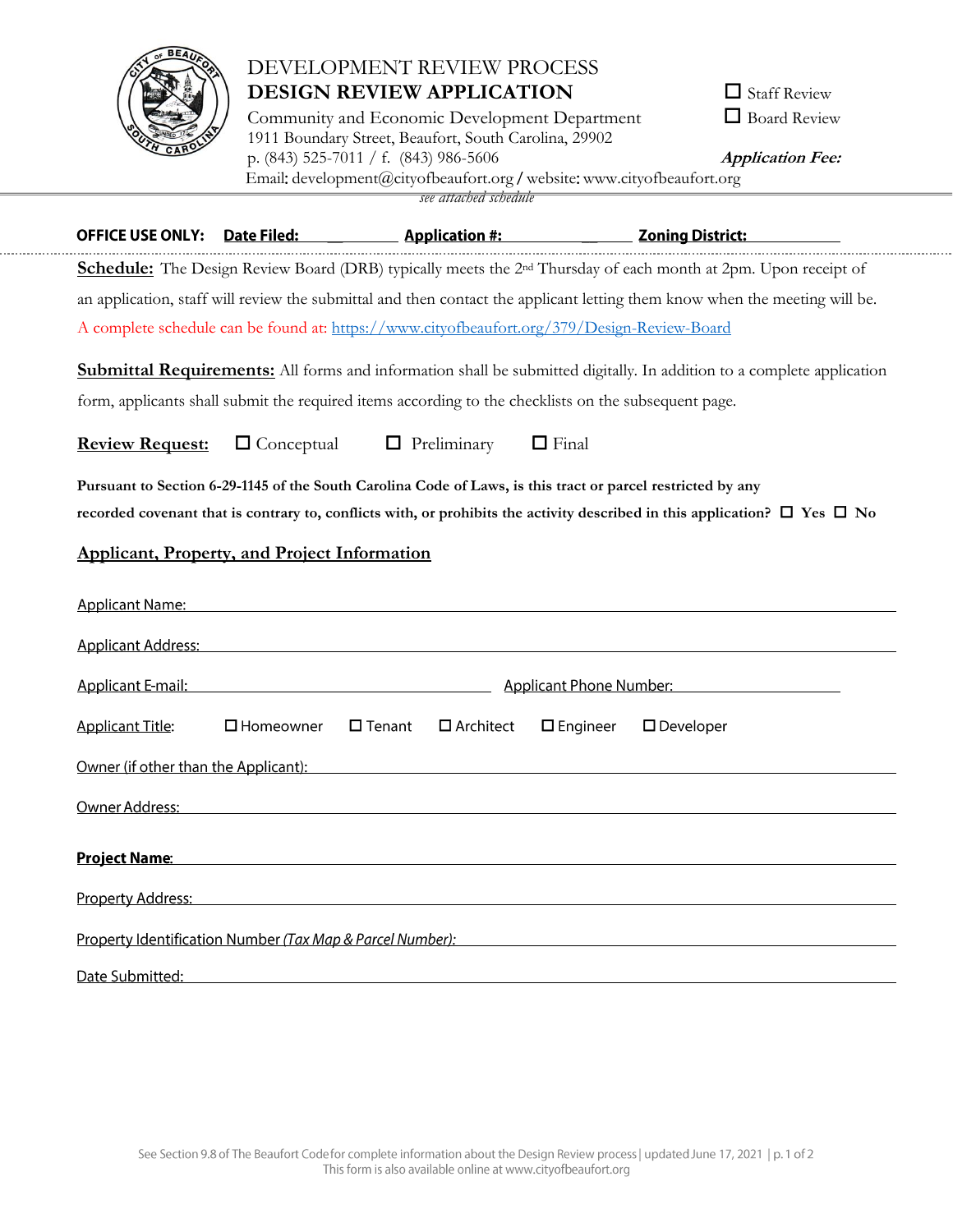

# DEVELOPMENT REVIEW PROCESS **DESIGN REVIEW APPLICATION**

Community and Economic Development Department 1911 Boundary Street, Beaufort, South Carolina, 29902 p. (843) 525-7011 / f. (843) 986-5606 Email: [development@cityofbeaufort.org](mailto:development@cityofbeaufort.org) / Website: [www.cityofbeaufort.org](http://www.cityofbeaufort.org/)

# **Required Project Information** Property Size in Acres: Proposed Building Use: Building Square Footage (if multiple buildings, please list each one and their square footage by floor): # of Parking Spaces Required: \_\_\_\_\_\_\_\_\_\_\_\_\_ # of Parking Spaces Provided: Is this project a redevelopment project: Y N if yes, will they remain? Y N Are there existing buildings on the site? Y N Provide a brief Project Narrative and outline any specific questions you would like addressed. A**pplicant's Signature: Date: Owner's Signature: Date:** (The owner's signature is required if the applicant is not the owner.) **CONTACT INFORMATION:** Attention: Julie A. Bachety, Administrative Assistant II City of Beaufort Department of Planning & Development Services 1911 Boundary Street, Beaufort, South Carolina 29902 E-Mail: [development@cityofbeaufort.org](mailto:development@cityofbeaufort.org) | Phone: (843) 525-7011 | Fax: (843) 986-5606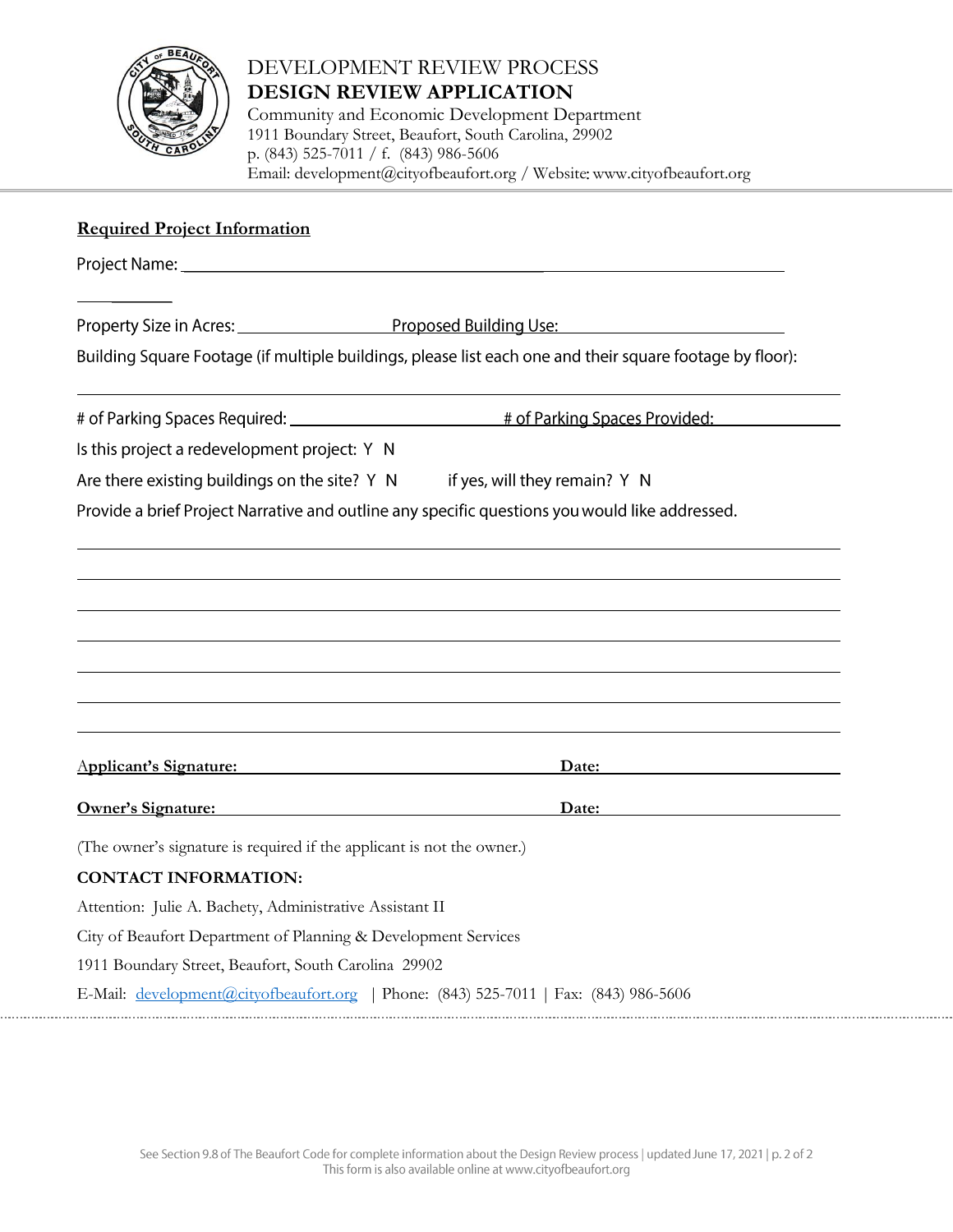# **CITY OF BEAUFORT - DESIGN REVIEW Application Requirements \*DIGITAL SUBMITALL OF ALL DOCUMENTS ONLY\***

The *Beaufort Code* applies to all projects.

The *Civic Master Plan*, Adopted February 2014, shall be used as guidance for all projects.

All documents can be found online at [www.cityofbeaufort.org](http://www.cityofbeaufort.org/)

- The Beaufort Code can be found here: http://www.cityofbeaufort.org/zoning-mapordinance.aspx
- The Civic Master Plan can be found here:<http://www.cityofbeaufort.org/345/Forms>

General Notes:

- A complete application form, including a written narrative (both in digital form) and applicable fee, shall be submitted for each review. Application fees may be paid online or in person with a credit card or with a check made out to The City of Beaufort.
- Plans must be submitted in digital format only.
- All plans must be drawn to-scale, and shall include a scale bar on each drawing.
	- o All plans for preliminary and final review shall have the following information:
		- Cover or Index Sheet with project title, developer name, consultant name, an index to drawings by title and sheet number, a project location map and if applicable a graphic key.
		- North Arrow (as appropriate) on all site plans;
		- Written and Graphic Scale on all plans; and
		- Appropriate Legends, Notes and Labels on all plans.
- An incomplete application will not be reviewed.
- Most projects submitted for Design Review should attend the Pre-Design conference – held every Tuesday at 2pm – prior to proceeding past the conceptual submission. A separate application form for the Pre-Design, along with submission instructions, can be found here: [http://www.cityofbeaufort.org/345/Forms.](http://www.cityofbeaufort.org/345/Forms)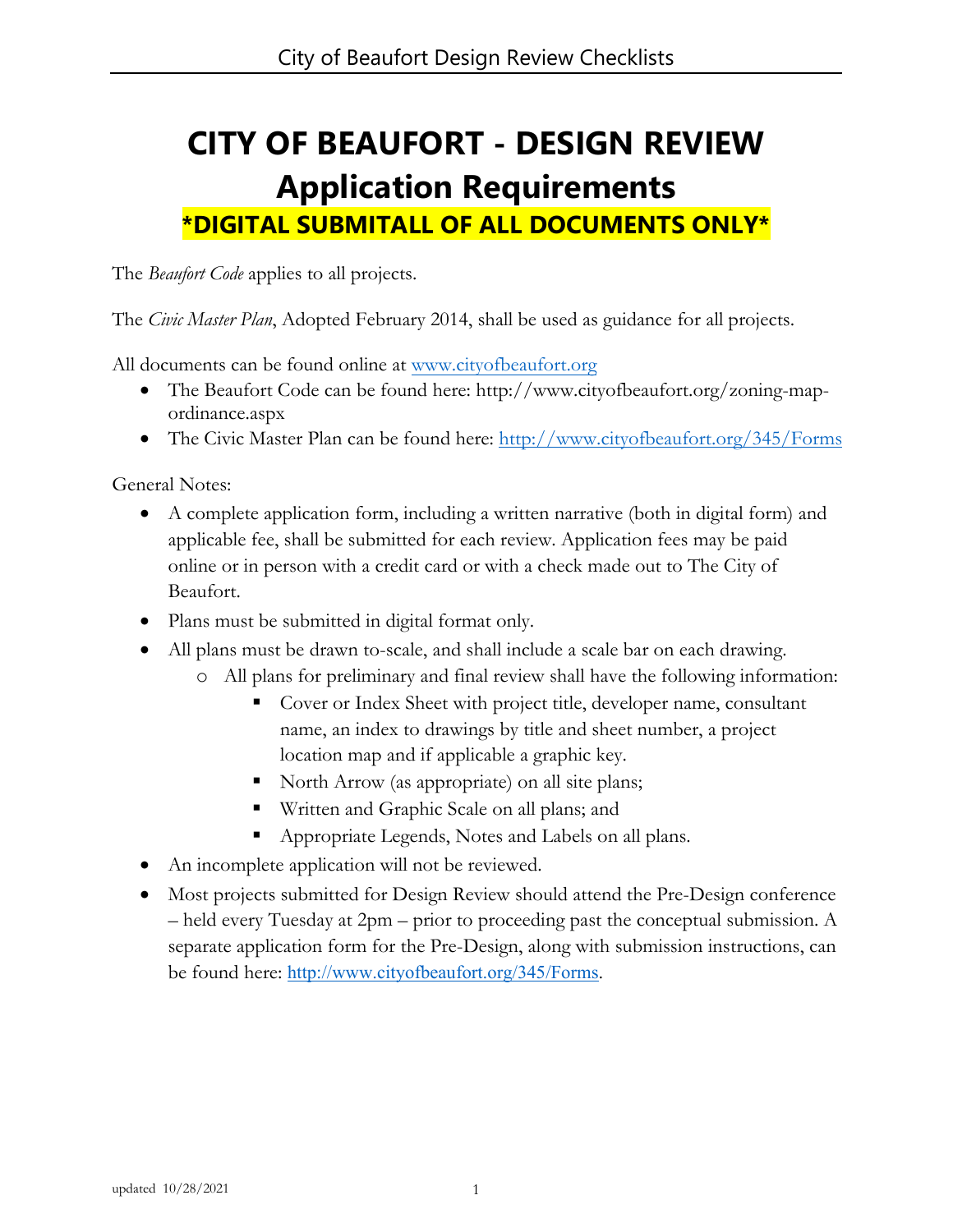# **Submission Requirements for Design Review Board or Staff Level Design Review New Construction / Additions where Design Review is Required**

## **Conceptual Review**

- **Existing Context:** Color photographs of the existing structure, if applicable, and adjacent structures.
- **Plat:** A plat indicating the tax map and parcel number, and providing boundary information, setbacks and all existing items on the property including: existing structure(s), pavement, setbacks, existing trees 8" caliper DBH and greater, and fences.
- **Site Plan:** A site plan, to scale, indicating general design elements; this may be in sketch form, or a hard-lined drawing is acceptable as well. The site plan should include:
	- Proposed Buildings Connections to the public right-of-way and adjacent sites
	- Vehicular and Pedestrian Circulation Parking Requirement Calculation
	- Parking Areas  **Impervious Surface Calculation**
	- Planting Areas, including existing trees Delivery and Service Areas
- **Floor Plans:** Floor Plans, showing the general interior layout of al
- **Building Elevations:** Conceptual Elevations of the front and sides. They should display massing and scale of new construction and how it relates to the surrounding context and existing structure (if applicable). For infill construction, this drawing should include a street elevation and/or a street section showing height and width relationships to existing adjacent buildings.

**Preliminary Review:** All of the documents required for Conceptual Review, PLUS:

- **Detailed Site Plan:** A hard-lined site plan, including the following *additional* information: turning radii, all trees and trees to be removed marked with an "X", pavement materials, existing grading, and conceptual proposed grading
- **Floor Plans:** Floor plans of all levels of the building, including square footage. For Alterations or Additions, existing conditions drawings of the floor plan are also required, showing the area and square footage affected by the addition
- **Building Elevations:** Elevation drawings of all sides of the building, including heights height above grade, floor-to-floor heights, eave height and ridge height (if applicable). Mechanical equipment should be dashed-in on elevations.
- **Color Rendering:** A colored version of at least one elevation, noting proposed materials and colors.
- **3-D Rendering:** A 3-D rendering showing the height, mass and scale of the proposed building in its context may be required for structures in infill contexts
- A Certified Arborist report is required for all grand trees (24" DBH and greater) which are affected by the project

**Final Review:** see the next sheet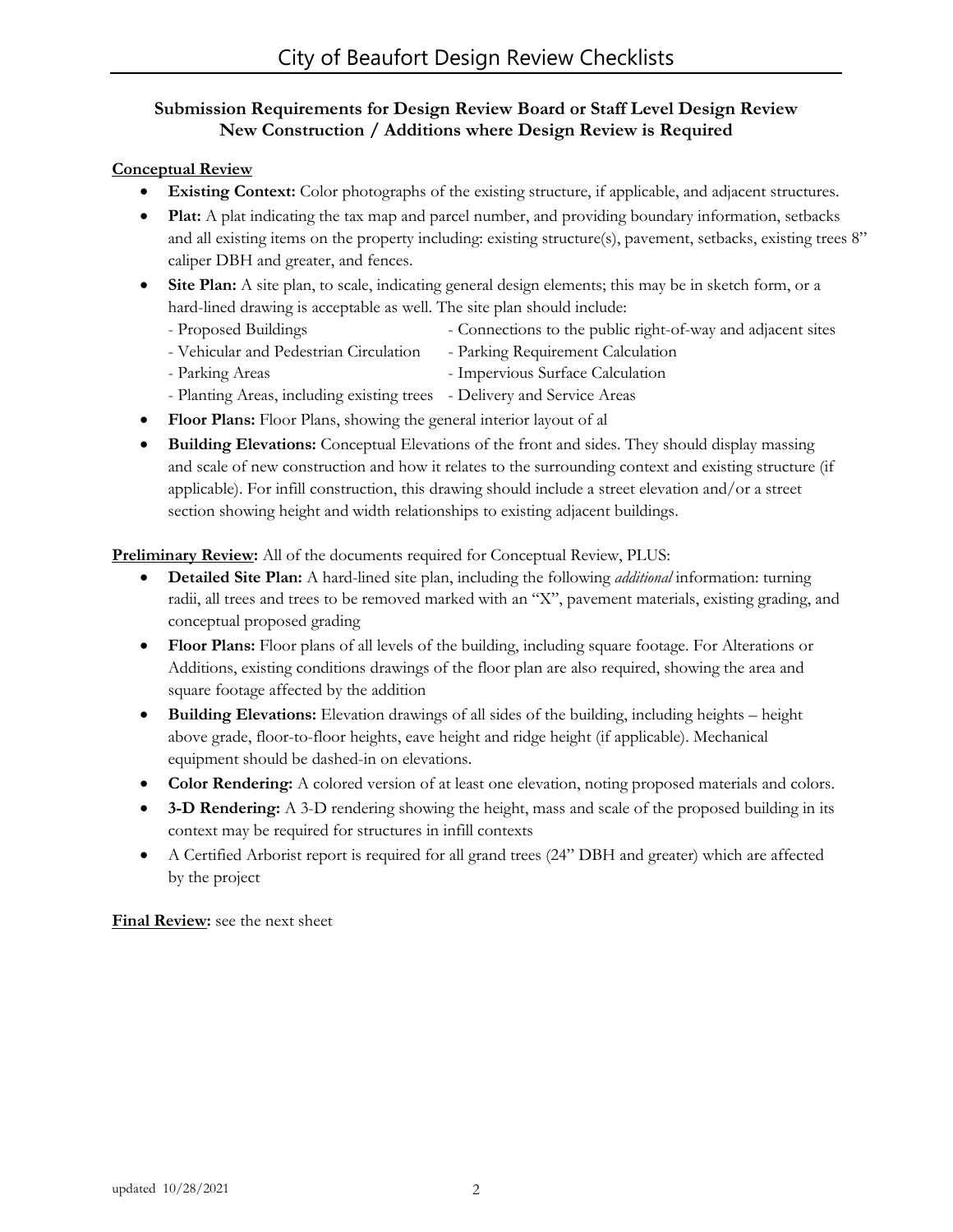### **Submission Requirements New Construction / Additions where Design Review is Required Districts** *(ctd.)*

**Final Review:** All of the documents required for Preliminary Review, PLUS:

- **Detailed Site Plan:** A hard-lined site plan(s), including the following *additional* information: utilities, mechanical equipment, stormwater, outdoor merchandise or vending
- **Landscaping Plan:** A landscaping plan is required for commercial projects. It shall include A schedule detailing materials and colors of all plants and landscape materials, all existing trees, with the trees to be removed noted, existing and proposed grading, and any exterior lighting proposed.
- **Building Elevations:** Elevations should be updated to include: mechanical equipment, lighting, location of signage, materials labeled, gutters and downspouts
- **Details:** A typical wall section, window details, eave details, colonnade/awning details, and any other details characteristic to the building are required
- **Material Samples:** Samples of windows, lighting and building materials may be required
- **Final Materials List:** A final list, including colors, is required.
- **Lighting:** A lighting and photometric should be prepared for the site. All exterior building lighting should be shown on the building elevations. If lights exceed 5500 lumens, they should be indicated on the photometric plan. Cut sheets are required for all site and exterior building lighting.

# **Submission Requirements**

**\_\_\_\_\_\_\_\_\_\_\_\_\_\_\_\_\_\_\_\_\_\_\_\_\_\_\_\_\_\_\_\_\_\_\_\_\_\_\_\_\_\_\_\_\_\_\_\_\_\_\_\_\_\_\_\_\_\_\_\_\_\_\_\_\_\_\_\_\_\_\_\_\_\_\_\_\_\_**

# **New Construction / Additions where Design Review is NOT Required**

- **Existing Context:** Color photographs of the adjacent structures and existing structure, if applicable.
- **Plat:** A plat indicating the tax map and parcel number, and providing boundary information, setbacks and all existing items on the property including: existing structure(s), pavement, setbacks, existing trees 8" caliper DBH and greater, and fences.
- **Site Plan:** A site plan, to scale, indicating general design elements; this may be in sketch form, or a hard-lined drawing is acceptable as well. The site plan should include:
	- Proposed Buildings Connections to the public right-of-way and adjacent sites
	- Vehicular and Pedestrian Circulation Parking Requirement Calculation
	- Delivery and Service Areas Existing and Proposed Grading
	- Parking Areas  **Impervious Surface Calculation**
	- Planting Areas Turning Radii
	- All existing 8"+ caliper DBH trees Pavement Materials
	- Trees to be removed marked with "X" Utilities & Stormwater
	- Mechanical Equipment Outdoor Merchandise or Vending
- **Floor Plans:** Floor plans of all levels of the building, including square footage.
- **Elevations:** Complete elevations including building heights height above grade, floor-to-floor heights, eave height and ridge height (if applicable) - materials labeled, colors, downspouts and gutters, lighting, mechanical equipment dashed in, signage